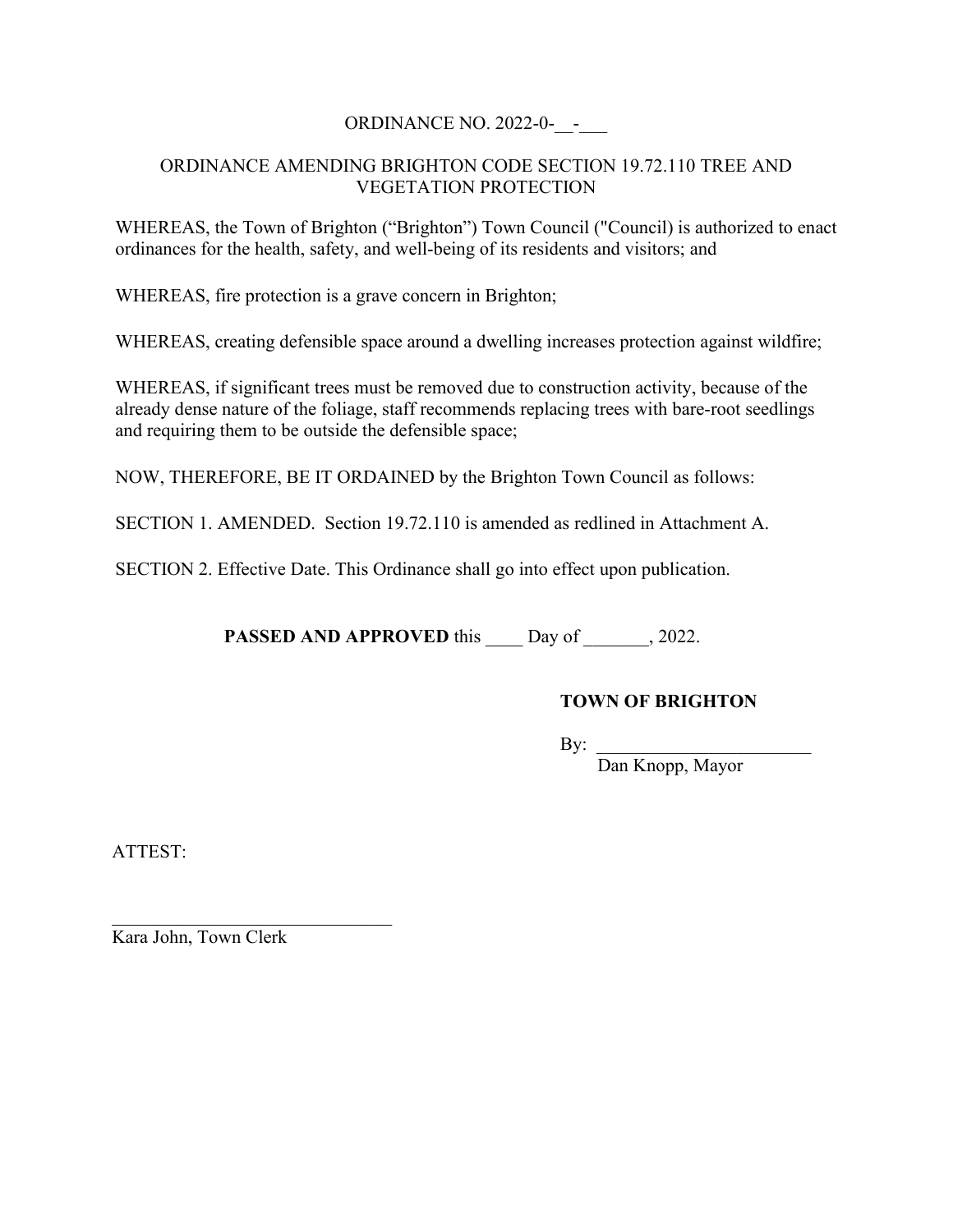## **19.72.110 - Tree and vegetation protection.**

- A. Purpose. Protection of existing tree and vegetation cover is intended to:
	- 1. Preserve the visual and aesthetic qualities of the Brighton's foothills and canyons.
	- 2. Encourage site design techniques that preserve the natural environment and enhance the developed environment.
	- 3. Control erosion, slippage, and sediment run-off into streams and waterways.
	- 4. Increase slope stability.
	- 5. Protect wildlife habitat and migration corridors.
	- 6. Conserve energy, in proximity to structures, by reducing building heating and cooling costs.
- B. Applicability. These provisions apply to all development in the foothills and canyons overlay zone, with the following exceptions:
	- 1. The removal of dead or naturally fallen trees or vegetation to protect public health, safety, and welfare.
	- 2. The selective and limited removal of trees or vegetation necessary to obtain clear visibility at driveways or intersections, to perform authorized field survey work, or to protect structures from fire consistent with the Utah Wildland-Urban Interface Code.
	- 3. The removal of trees or vegetation on land zoned or lawfully used for agricultural and forestry activities, including tree farms, or pursuant to approved forest management programs. In the event a site is substantially cleared of trees pursuant to such legitimate activities, no development or site plan applications for other types of development may be accepted by the town within thirty-six months from the date of the clearing.
	- 4. The director has discretion to administratively offer relief of the standards in this section by up to twenty-five percent if either of the following circumstances applies:
		- a. The modification is designed to yield:
			- i. More effective preservation of existing mature trees, vegetation, riparian areas, rock outcrops, or other significant natural features of the site;
			- ii. Less visual impact on the property or on the surrounding area; or
			- iii. Better protection of wildlife habitat; or,
		- b. Strict application of the standard(s) would render a site undevelopable.
- C. Tree/Vegetation Removal
	- 1. Outside the Limits of Disturbance. No trees or vegetation may be removed outside the approved limits of disturbance unless specifically exempted by this section.
	- 2. Within the Limits of Disturbance. Significant trees removed from within the limits of disturbance shall be replaced as set forth in this section.
	- 3. Wildfire Hazards and Tree/Vegetation Removal. Defensible space is defined as the required space between a structure and wildland area that, under normal conditions, creates a sufficient buffer to slow or halt the spread of wildfire to a structure. Appropriate defensible space surrounding a structure is established in Utah Wildland-Urban Interface Code incorporated in UFA Wildland-Urban Interface Site Plan/Development Review Guide. See subsection G below. A copy of the approved fire protection plan shall be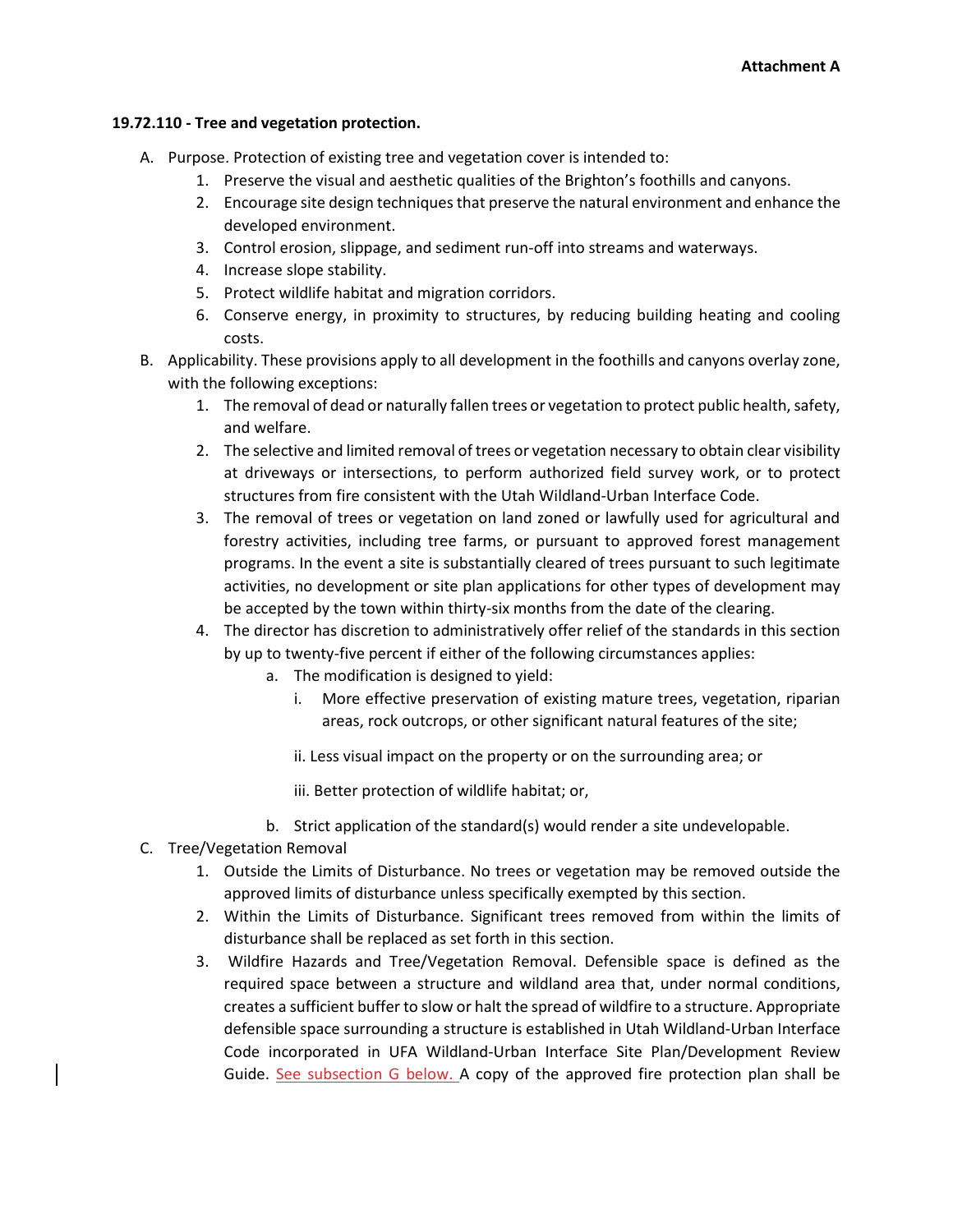submitted to the zoning administrator for incorporation into the final approval documents.

- 4. Tree/Vegetation Removal for Views Prohibited. No trees or vegetation may be removed solely for the purpose of providing open views to or from structures on a site.
- D. Replacement of Significant Trees.
	- 1. When a significant tree is removed from inside the established  $\mu$  limits of Delisturbance, which removal is not required by wildland-urban interface standards referenced in C.3. above, the applicant or developer shall replace such tree(s) on the lot, according to the following schedule and requirements:
		- a. A significant tree that is removed shall be replaced by two trees with a minimum size of one inch caliper for deciduous trees and a minimum height of four feet for coniferous trees with 10 bare-root seedlings native to the surrounding area and placed in locations on the lot that are appropriate, feasible, and practical for growth, outside the defensible space and that comply with fire requirements and standards, as determined by the zoning administrator planning director or their designee.
		- b. Replacement trees shall be maintained through an establishment period of at least two years. The applicant shall post a bond in the amount of ten percent of the value of all replacement trees guaranteeing their health and survival during the first year of the establishment period.
	- 2. If the remainder of the lot outside the permitted limits of disturbance is heavily wooded, defined as areas of trees with canopies that cover eighty percent of the area, and is not suitable to the planting of replacement-trees bare-root seedlings, the requirement to plant replacement-trees requirement bare-root seedlings may be waived by the zoning administratorplanning director or their designee.
	- 3. Planting replacement trees may be allowed by the zoning administrator on parcels within the subdivision or adjoining open space or forest service land upon the written consent of the property owner or representative of the property owner of the parcel(s) where the trees are being planted. In order to minimize disturbance of public land, saplings may be used in lieu of the larger trees listed in subsection 1.(a) above at the rate of ten saplings per required replacement tree, for trees planted on publicly owned land.
- E. Revegetation and Land Reclamation Plan.
	- 1. On a parcel of land that has been or will be altered from its natural condition by manmade activities, a revegetation and land reclamation plan prepared and certified by a qualified professional may be required for review and approval by the director. The plan shall incorporate the elements of the fire protection plan, and shall indicate a timeframe for revegetation that is acceptable to Brighton and that takes into account optimal seasonal growing conditions.
	- 2. The revegetation and land reclamation plan shall depict the type, size, number, and location of any vegetation and trees to be planted and illustrate how the site will be recontoured with sufficient topsoil to ensure that vegetation is successful. All new trees shown on the plan shall:
		- a. Comply with the Vegetation Clearance Guidelines of the Wildland-Urban Interface Code;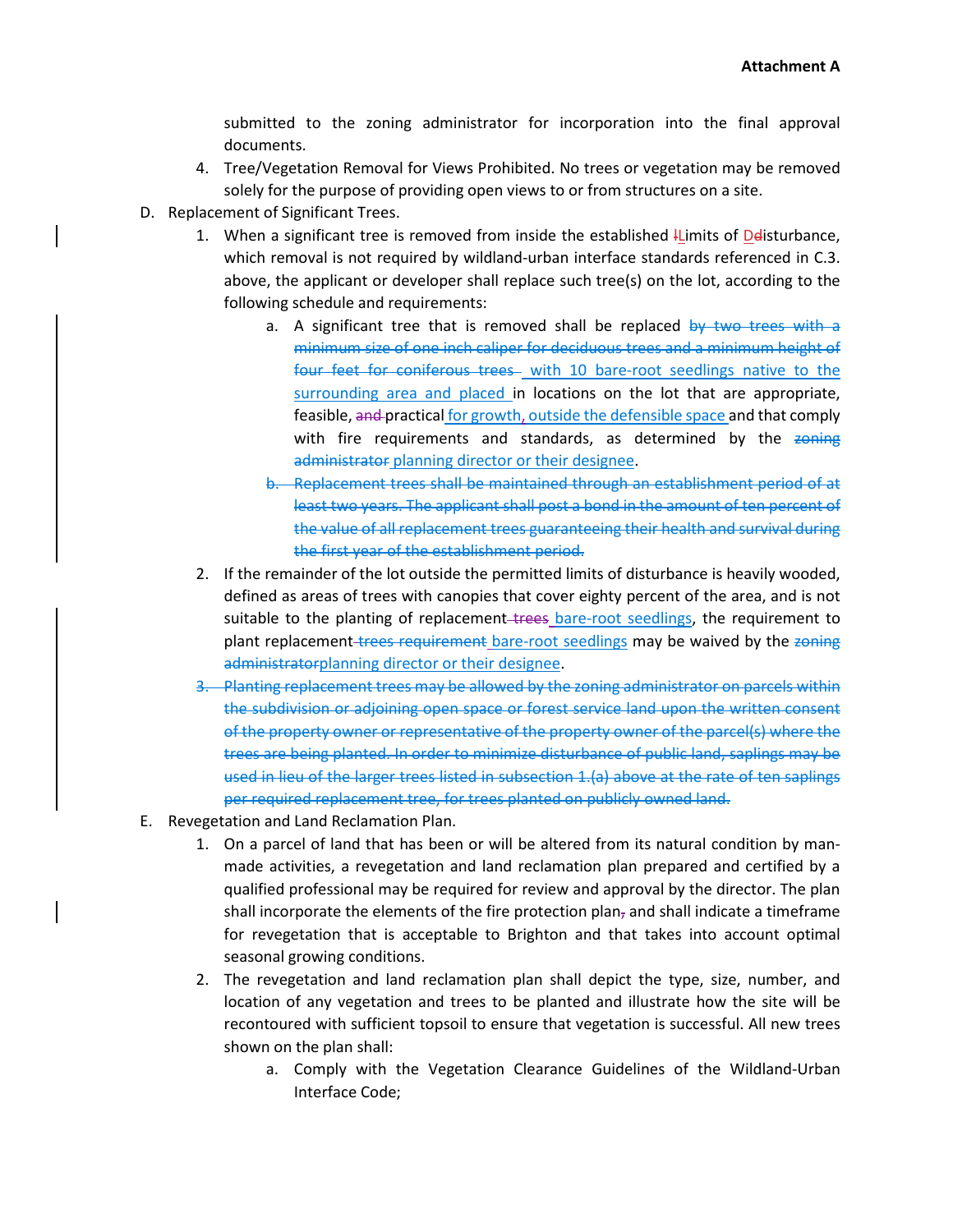- b. Be spaced no closer than twenty feet on center; and,
- c. Be on the Utah Fire Resistive Species list in the Wildland-Urban Interface Code.
- 3. Any slope exposed or created in new development shall be landscaped or revegetated with native or adapted trees and plant material. New vegetation shall be equivalent to or exceed the amount and erosion-control characteristics of the original vegetation cover in order to mitigate adverse environmental and visual effects.
- 4. On man-made slopes of twenty-five percent or greater, plant materials with deep rooting characteristics shall be selected to minimize erosion and reduce surface runoff. The planting basin shall be kept level with a raised berm around the base of the plant to help retain moisture.
- 5. Topsoil that is removed during construction may be conserved for later use on areas requiring revegetation or landscaping, such as cut-and-fill slopes.
- 6. The land reclamation plan may not include landscaping or other elements that conflict with the approved fire protection plan.
- F. Tree/Vegetation Protection During Construction and Grading Activities.
	- 1. Limits of disturbance, as established in [Section 19.72.160,](https://library.municode.com/ut/salt_lake_county/codes/code_of_ordinances?nodeId=TIT19ZO_CH19.72FOCAOVZOFC_19.72.160LIDI) shall be shown on the final plans for development and shall be clearly delineated on site with fencing or other separation methods approved by the director prior to the commencement of excavation, grading, or construction activities on the site.
	- 2. Within the limits of disturbance, fencing, at a minimum, shall be placed around each significant tree that will not be removed and around stands of twelve or more smaller trees. Such fencing shall be placed at the edge of the individual or outermost tree's drip zone. No construction, grading, equipment or material storage, or any other activity is allowed within the drip zone, and the fencing must remain in place until all land alteration, construction, and development activities are completed.
	- 3. If it is necessary to fill over the root zone, compacted soils shall be avoided by sandwiching fabric, rocks, and more fabric under the area to be filled.
	- 4. If fill creates a tree well or depression around a tree or shrubs, such area shall be filled in or drained so that the vegetation is not drowned by the pooling of rainfall or irrigation.
	- 5. If a significant tree that will not be removed has roots that are cut, the branches shall be trimmed by an amount equal to the percent of roots that were lost. Cutting more than thirty percent is prohibited. Roots shall be pruned cleanly prior to digging and not ripped off by heavy equipment. If the tree whose roots have been cut dies within a two-year period, the replacement provision in section D above applies.
	- 6. Utility trenches near trees shall be avoided. If a line must be near a tree, tunneling, auguring, or other mitigation measures shall be used.

G. Maintenance of Defensible Space

- 1. Trees, undergrowth, and other plant material within 30 feet of a dwelling or to the property line, whichever is less, may be removed without permitting or approval. This applies to new and existing construction and the maintenance of the defensible space.
- 2. Trees located more than 30 feet, but no more than 100 feet from a dwelling may only be removed for fire safety reasons if approved by the planning department under the following conditions:

a. Location of trees: